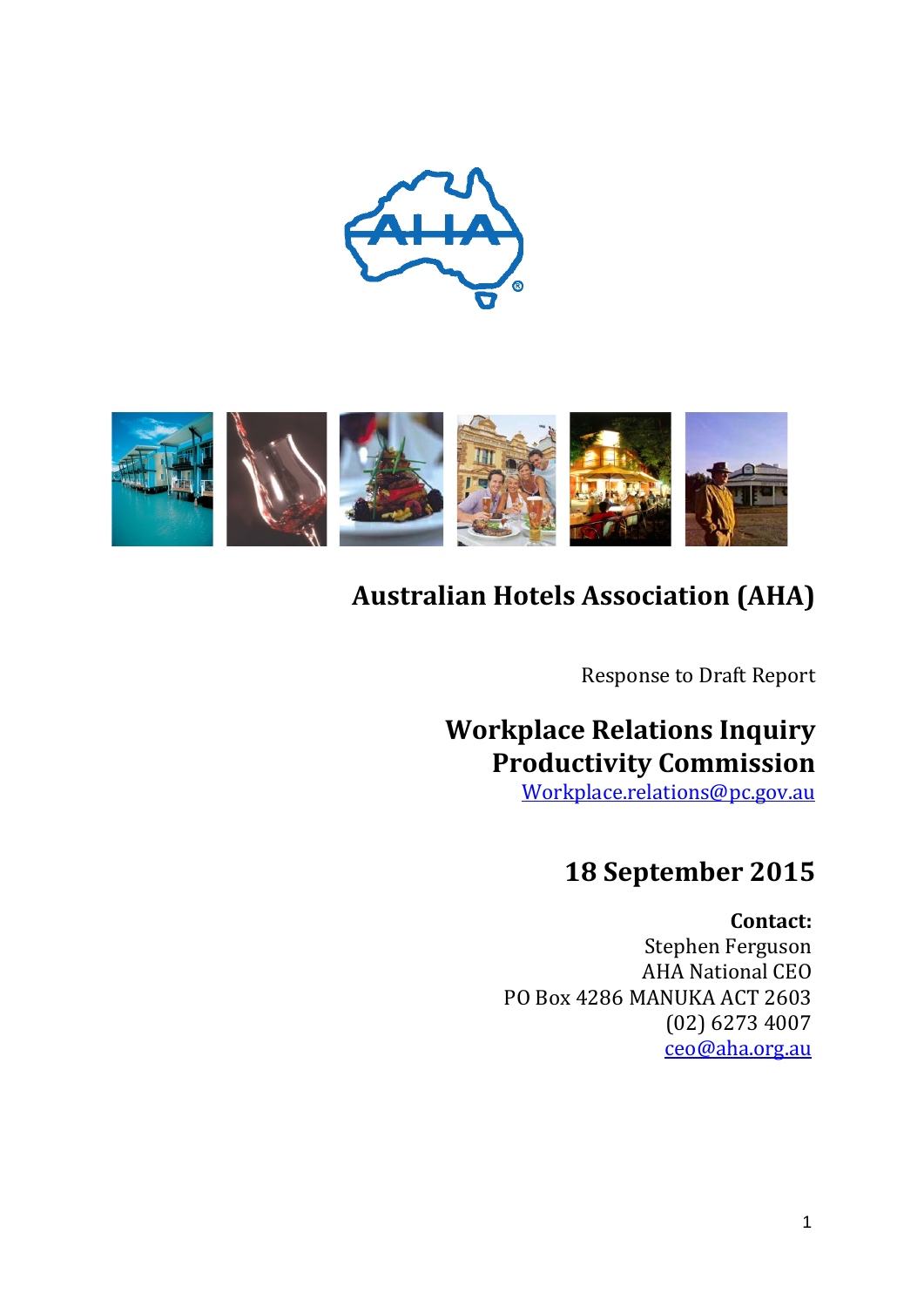## **1 Introduction**

This submission is in responses to the draft report by the Productivity Commission Review of the Workplace Relations Framework. In general, the AHA is supportive of the recommendations made by the Productivity Commission.

## **2 Response to draft report**

## OVERALL DRAFT REPORT FINDING

Despite sometimes significant problems and an assortment of peculiarities, Australia's workplace relations system is not systemically dysfunctional. It needs repair not replacement.

AHA agrees with the overall draft report finding

### DRAFT RECOMMENDATION 3.1

The Australian Government should amend the *Fair Work Act 2009* (Cth) to establish a Minimum Standards Division as part of the Fair Work Commission. This Division would have responsibility for minimum wages and modern awards. All other functions of the Fair Work Commission should remain in a Tribunal Division.

AHA supports the draft recommendation 3.1

#### DRAFT RECOMMENDATION 3.2

The Australian Government should amend s. 629 of the *Fair Work Act 2009* (Cth) to stipulate that new appointments of the President, Vice Presidents, Deputy Presidents and Commissioners of the Fair Work Commission be for periods of five years, with the possibility of reappointment at the end of this period, subject to a merit-based performance review undertaken jointly by an independent expert appointment panel and (excepting with regard to their own appointment) the President.

Current non-judicial Members should also be subject to a performance review based on the duration of their current appointment. Existing Members with five or more years of service would be subject to review within three years from the commencement of these appointment processes with reviews to be staggered to reduce disruption. Non-judicial Members with fewer than five years of service would be reviewed at between three to five years, depending on the date of their appointment.

AHA supports the draft recommendation 3.2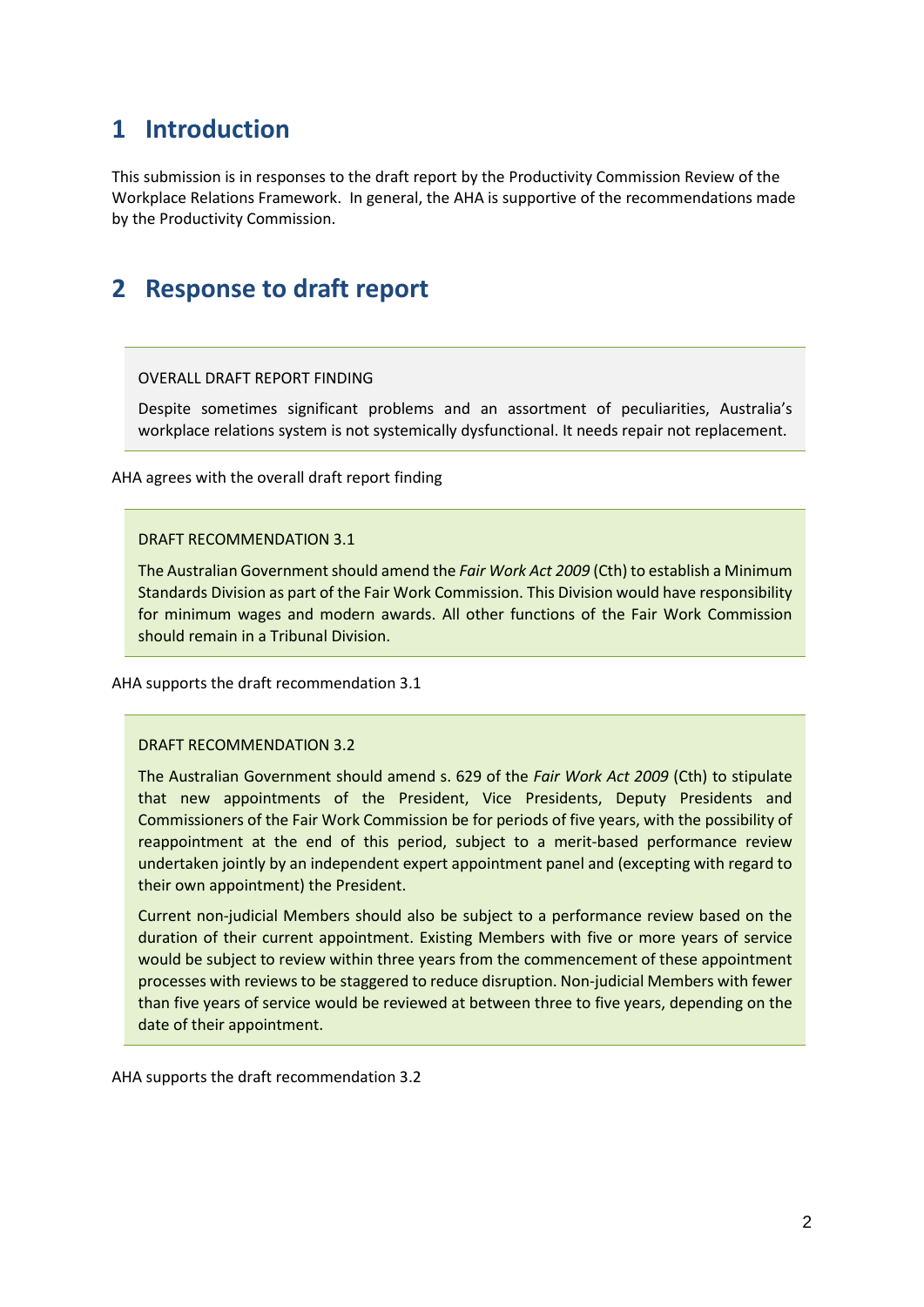### DRAFT RECOMMENDATION 3.3

The Australian Government should amend the *Fair Work Act 2009* (Cth) to change the appointment processes for Members of the Fair Work Commission. The amendments would stipulate that:

- an independent expert appointment panel should be established by the Australian Government and state and territory governments
- members of the appointment panel should not have had previous direct roles in industrial representation or advocacy
- the panel should make a shortlist of suitable candidates for Members of the Fair Work Commission against the criteria in draft recommendation 3.4
- the Commonwealth Minister for Employment should select Members of the Fair Work Commission from the panel's shortlist, with appointments then made by the Governor General.

AHA supports this draft recommendation 3.3

#### DRAFT RECOMMENDATION 3.4

The Australian Government should amend the *Fair Work Act 2009* (Cth) to establish separate eligibility criteria for members of the two Divisions of the Fair Work Commission outlined in draft recommendation 3.1.

Members of the Minimum Standards Division should have well-developed analytical capabilities and experience in economics, social science, commerce or equivalent disciplines.

Members of the Tribunal Division Membership should have a broad experience, and be drawn from a range of professions, including (for example) from ombudsman's offices, commercial dispute resolution, law, economics and other relevant professions.

A requirement for the Panel and the Minister for Employment respectively is that they be satisfied that a person recommended for appointment would be widely seen as having an unbiased and credible framework for reaching conclusions and determinations in relation to workplace relation matters or other relevant areas.

AHA supports this draft recommendation 3.4, except in relation to the inclusion of members from the Ombudsman's offices, commercial dispute resolution, and the law. In relation to the Ombudsman's offices, these members should not be included as the Fair Work Ombudsman has an enforcement and education role which should be separate from the creation of minimum standards. In relation to commercial dispute resolution, there is little if any value with such members who do not have relevant legal, economic and/or industrial relations experience. In relation to the law, members should have relevant industrial law or industrial relations experience. Members of the tribunal division should not be limited to lawyers.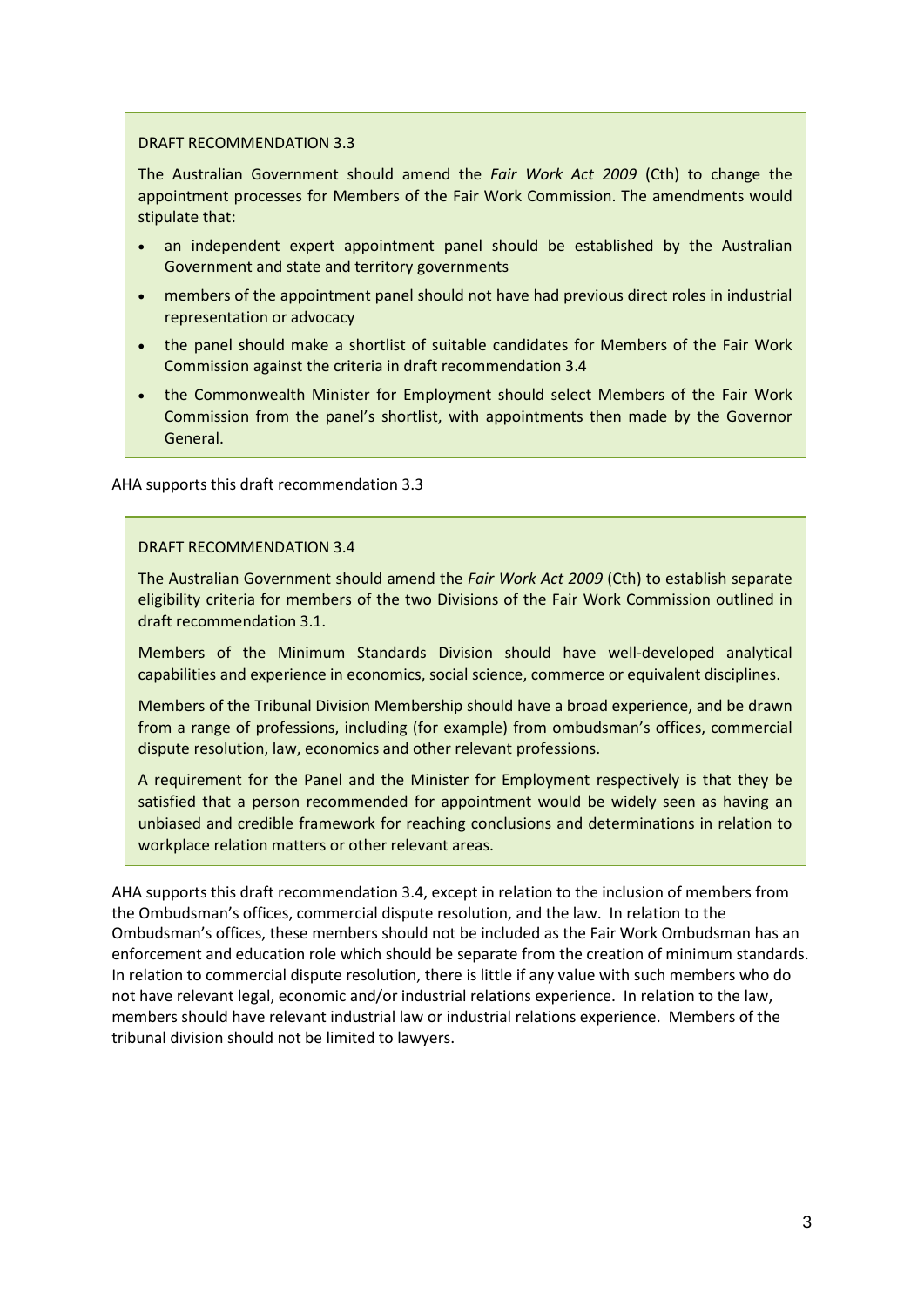## DRAFT RECOMMENDATION 3.5

The Australian Government should require that the Fair Work Commission publish more detailed information about conciliation outcomes and processes. In the medium term, it should also commission an independent performance review of the Fair Work Commission's conciliation processes, and the outcomes that result from these processes.

AHA supports this draft recommendation 3.5

## DRAFT RECOMMENDATION 4.1

The Fair Work Commission should, as a part of the current four yearly review of modern awards, give effect to s. 115(3) of the *Fair Work Act 2009* (Cth) by incorporating terms that permit an employer and an employee to agree to substitute a public holiday for an alternative day into all modern awards.

AHA supports this draft recommendation 4.1

### DRAFT RECOMMENDATION 4.2

The Australian Government should amend the National Employment Standards so that employers are not required to pay for leave or any additional penalty rates for any newly designated state and territory public holidays.

At a minimum, AHA agrees with draft recommendation 4.2. However, the draft recommendation does not capture the issues that:

- there are currently different numbers of public holidays between the states and territories
- The non-NES public holidays have generally far less national (or state/territory) significance compared to the National public holidays and consequently should attract a lesser penalty rate of pay

Therefore, AHA suggests that the draft recommendation be as follows:

*For the purpose of defining the days on which public holiday penalty rates should be paid as prescribed in modern awards, the Australian Government should amend the National Employment Standards as set out in the Fair Work Act 2009 by deleting S115(1)(b).*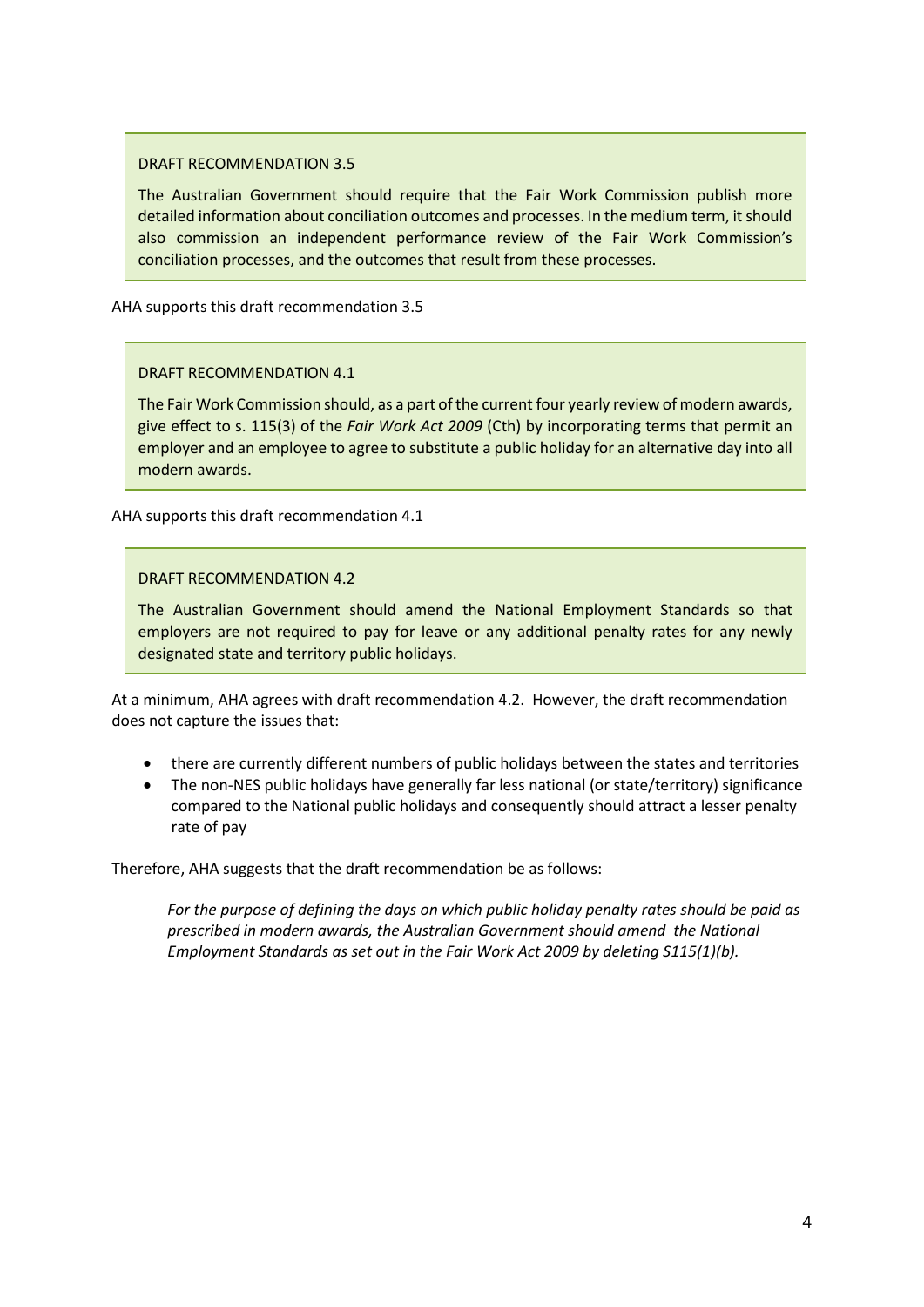#### DRAFT RECOMMENDATION 4.3

Periodically, the Australian, state and territory governments should jointly examine whether there are any grounds for extending the existing 20 days of paid annual leave in the National Employment Standards, with a cash out option for any additional leave where that suits the employer and employee. Such an extension should not be implemented in the near future, and if ultimately implemented, should be achieved through a negotiated tradeoff between wage increases and extra paid leave.

In the event that agreement was negotiated to extend annual leave, then any trade off should not include any leave loading for those additional days.

## *INFORMATION REQUEST*

*The Productivity Commission seeks information on whether it would be practical for casual workers to be able to exchange part of their loading for additional entitlements (for example personal or carer's leave) if they so wish, and whether such a mechanism would be worthwhile.*

AHA would prefer to see more employees graduate from casual employment to part time employment where such additional entitlements exist. However, the current part time structure is extremely inflexible on employers with consequently very few employees employed part time. AHA has been pursuing a more flexible part time arrangement with United Voice as part of the four year modern award review, but the parties are not yet in agreement. Further, AHA would not support such a variation given what it perceives to be low demand from employees and also the costs of administration by business.

## *INFORMATION REQUEST*

*The Productivity Commission seeks further views on possible changes to lodgement fees for unfair dismissal claims.* 

There should be greater FWC filtering of claims when received and the rejection of claims that are frivolous. The continuing emphasis on "go away monies" needs to be further addressed as it is an expectation of a conciliation conference in most cases.

## DRAFT RECOMMENDATION 5.1

The Australian Government should either provide the Fair Work Commission with greater discretion to consider unfair dismissal applications 'on the papers', prior to commencement of conciliation; or alternatively, introduce more merit focused conciliation processes.

AHA supports this draft recommendation 5.1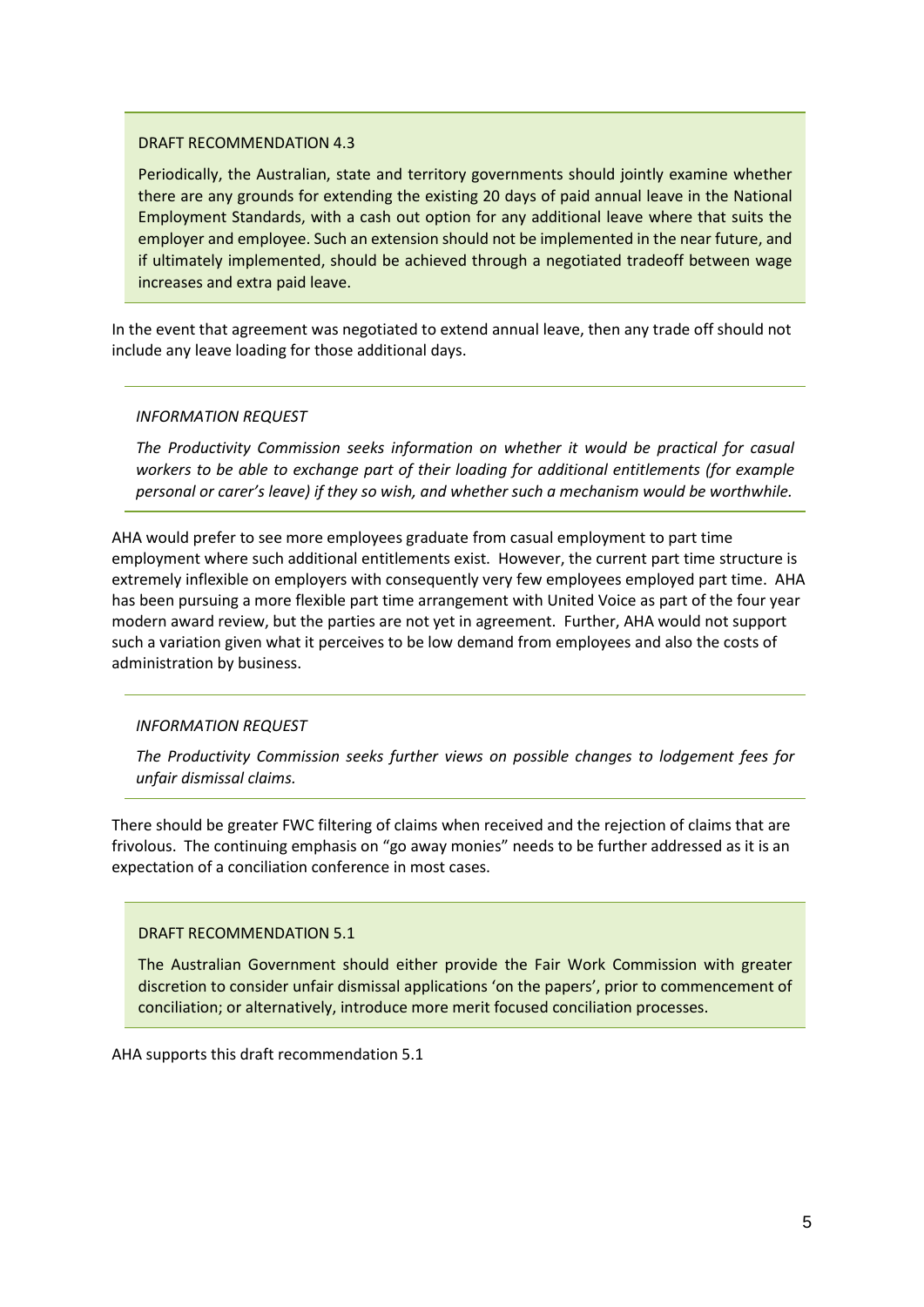### DRAFT RECOMMENDATION 5.2

The Australian Government should change the penalty regime for unfair dismissal cases so that:

- an employee can only receive compensation when they have been dismissed without reasonable evidence of persistent underperformance or serious misconduct
- procedural errors by an employer should not result in reinstatement or compensation for a former employee, but can, at the discretion of the Fair Work Commission, lead to either counselling and education of the employer, or financial penalties.

AHA supports this draft recommendation 5.2

DRAFT RECOMMENDATION 5.3

The Australian Government should remove the emphasis on reinstatement as the *primary* goal of the unfair dismissal provisions in the *Fair Work Act 2009* (Cth)*.*

AHA supports this draft recommendation 5.3

### DRAFT RECOMMENDATION 5.4

Conditional on implementation of the other recommended changes to the unfair dismissal system within this report, the Australian Government should remove the (partial) reliance on the Small Business Fair Dismissal Code within the *Fair Work Act 2009* (Cth).

AHA supports this draft recommendation 5.4

## DRAFT RECOMMENDATION 6.1

The Australian Government should amend the *Fair Work Act 2009* (Cth) to formally align the discovery processes used in general protection cases with those provided in the Federal Court's Rules and Practice Note 5 CM5.

AHA supports this draft recommendation 6.1

## DRAFT RECOMMENDATION 6.2

The Australian Government should modify s. 341 of the *Fair Work Act 2009* (Cth), which deals with the meaning and application of a workplace right.

- Modified provisions should more clearly define how the exercise of a workplace right applies in instances where the complaint or inquiry is indirectly related to the person's employment.
- The FW Act should also require that complaints are made in good faith; and that the Fair Work Commission must decide this via a preliminary interview with the complainant before the action can proceed and prior to the convening of any conference involving both parties.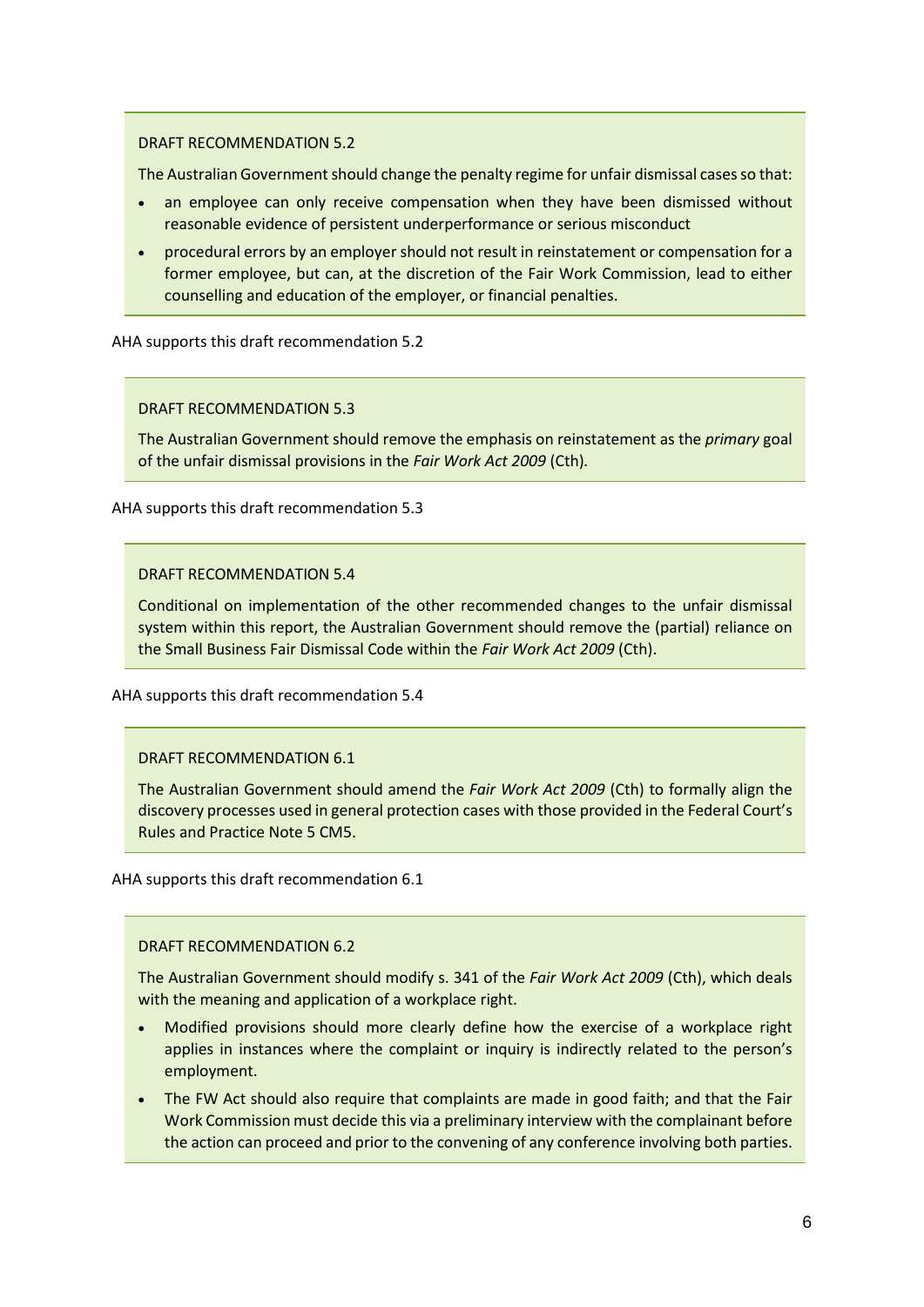AHA supports this draft recommendation 6.2

DRAFT RECOMMENDATION 6.3

The Australian Government should amend Part 3-1 of the *Fair Work Act 2009* (Cth) to introduce exclusions for complaints that are frivolous and vexatious.

AHA supports this draft recommendation 6.3

### DRAFT RECOMMENDATION 6.4

The Australian Government should introduce a cap on compensation for claims lodged under Part 3-1 of the *Fair Work Act 2009* (Cth).

AHA supports this draft recommendation 6.4

#### DRAFT RECOMMENDATION 6.5

The Australian Government should amend Schedule 5.2 of the *Fair Work Regulations 2009* (Cth) to require the Fair Work Commission to report more information about general protections matters. Adequate resourcing should be provided to the Fair Work Commission to improve its data collection and reporting processes in this area.

AHA supports this draft recommendation 6.5

DRAFT RECOMMENDATION 8.1

In making its annual national wage decision, the Fair Work Commission should broaden its analytical framework to systematically consider the risks of unexpected variations in economic circumstances on employment and the living standards of the low paid.

AHA supports this draft recommendation 8.1

DRAFT RECOMMENDATION 9.1

The Australian Government should amend the *Fair Work Act 2009* (Cth) so that the Fair Work Commission is empowered to make temporary variations in awards in exceptional circumstances after an annual wage review has been completed.

AHA supports this draft recommendation 9.1

*INFORMATION REQUEST*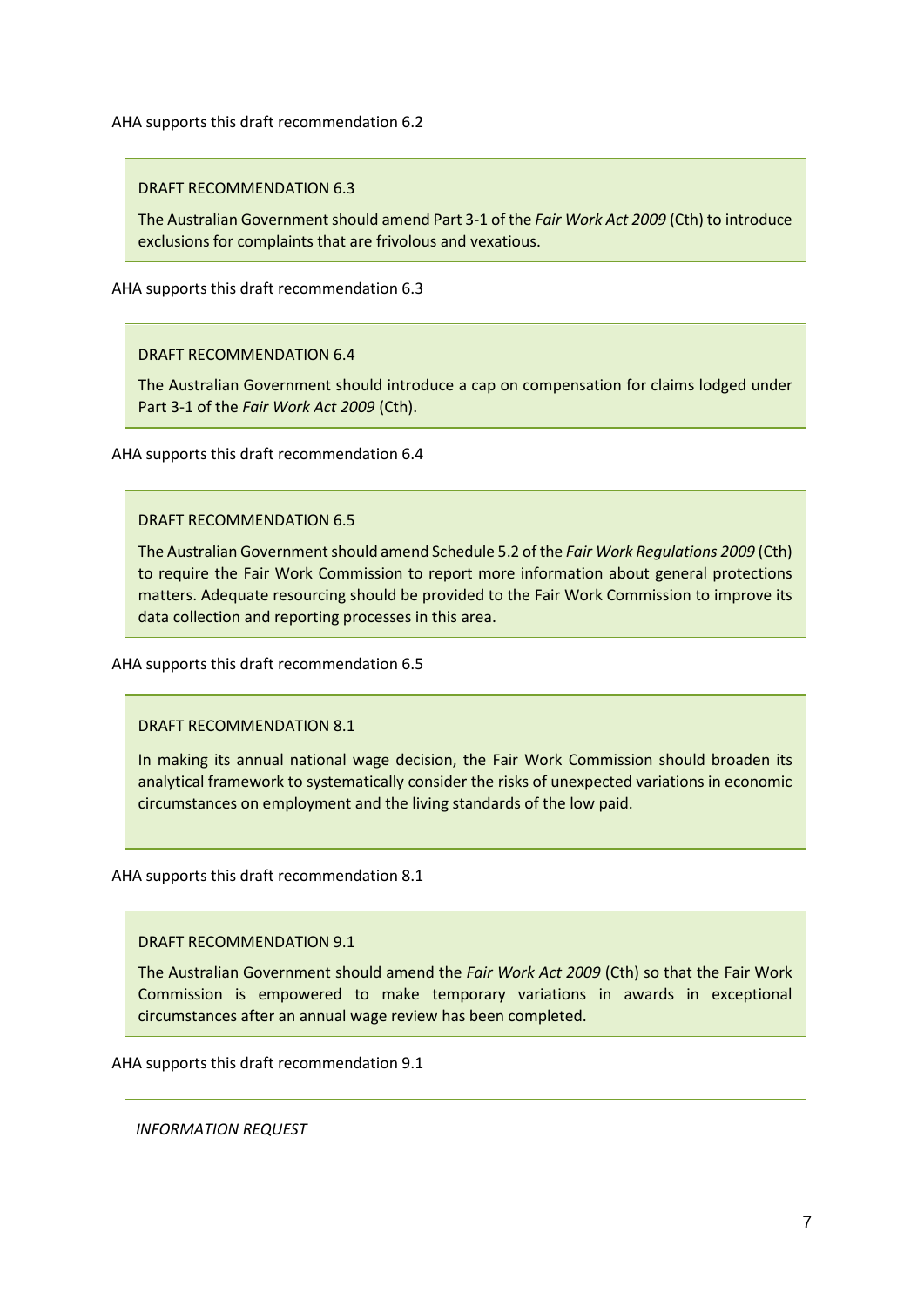*The Productivity Commission seeks information on whether the structure of junior pay rates should be based on a model other than age, such as experience or competency, or some combination of these criteria.*

The AHA does not support a structure of junior pay based on a model other than age.

#### DRAFT RECOMMENDATION 9.2

The Australian Government should commission a comprehensive review into Australia's apprenticeship and traineeship arrangements. The review should include, but not be limited to, an assessment of:

- the role of the current system within the broader set of arrangements for skill formation
- the structure of awards for apprentices and trainees, including junior and adult training wages and the adoption of competency-based pay progression
- the factors that affect the supply and demand for apprenticeships and traineeships, including the appropriate design and level of government, employer and employee incentives.

AHA supports this draft recommendation 9.2

#### DRAFT RECOMMENDATION 12.1

The Australian Government should amend the *Fair Work Act 2009* (Cth) to:

- remove the requirement for the Fair Work Commission to conduct four yearly reviews of modern awards
- add the requirement that the Minimum Standards Division of the Fair Work Commission review and vary awards as necessary to meet the Modern Awards Objective.

To achieve the goal of continuously improving awards' capability to meet the Modern Awards Objective, the legislation should require that the Minimum Standards Division:

- use robust analysis to set issues for assessment, prioritised on the basis of likely high yielding gains
- obtain public guidance on reform options.

AHA supports this draft recommendation 12.1

#### DRAFT RECOMMENDATION 12.2

The Australian Government should amend the *Fair Work Act 2009* (Cth) so that the Minimum Standards Division of the Fair Work Commission has the same power to adjust minimum wages in an assessment of modern awards as the minimum wage panel currently has in annual wage reviews.

AHA Supports this draft recommendation 12.2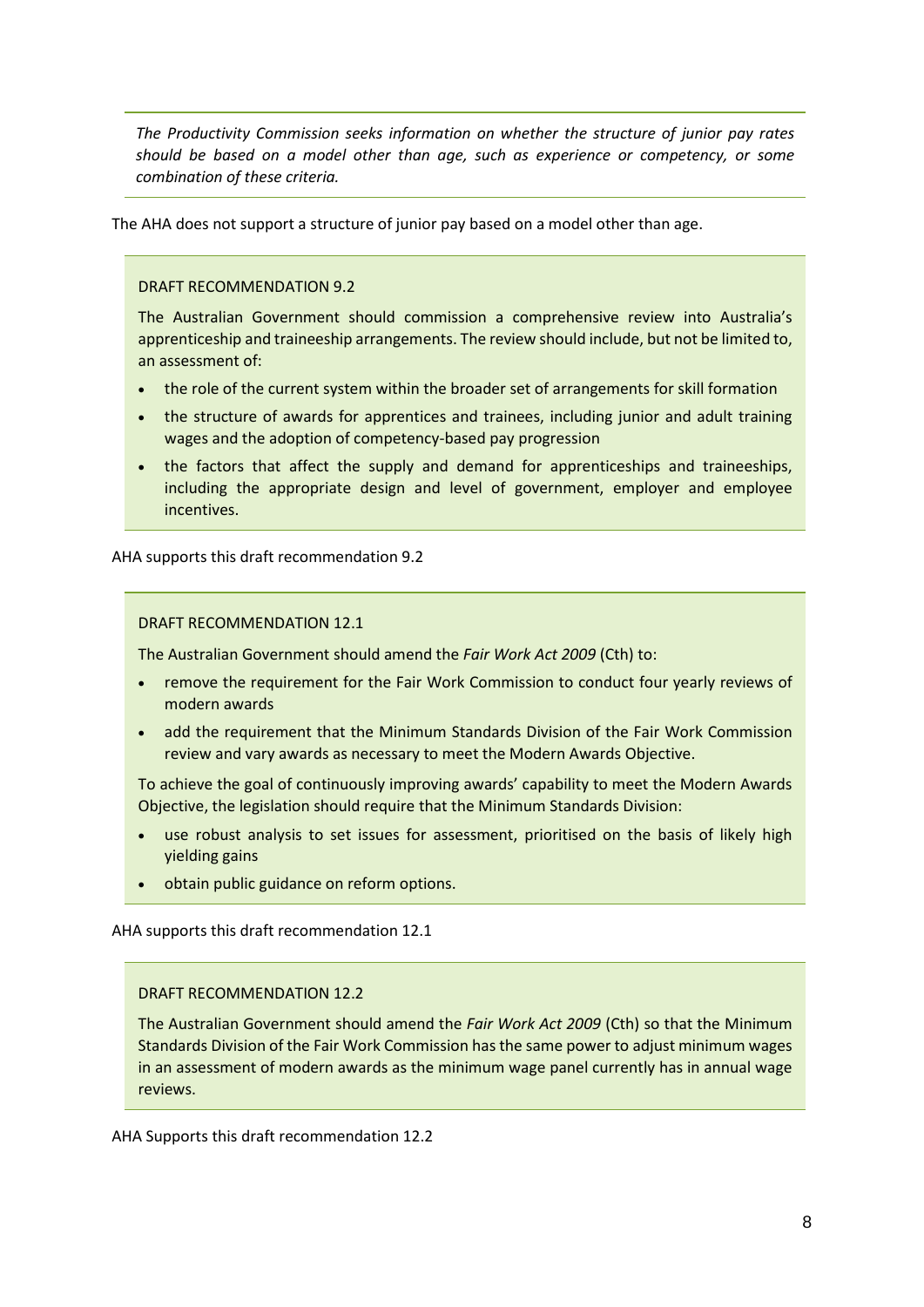### DRAFT RECOMMENDATION 14.1

Sunday penalty rates that are not part of overtime or shift work should be set at Saturday rates for the hospitality, entertainment, retail, restaurants and cafe industries.

Weekend penalty rates should be set to achieve greater consistency between the hospitality, entertainment, retail, restaurants and cafe industries, but without the expectation of a single rate across all of them.

Unless there is a clear rationale for departing from this principle, weekend penalty rates for casuals in these industries should be set so that they provide neutral incentives to employ casuals over permanent employees.

AHA agrees that penalty rates have a legitimate role in compensating employees for working long hours or at unsociable times. However, in regard to the Sunday and Public Holiday rates, there is clear evidence that hospitality businesses are closed or offering restricted offerings due to the high cost of penalty rates on those days. Therefore, AHA agrees with draft recommendation 14.1

## DRAFT RECOMMENDATION 14.2

The Fair Work Commission should, as part of its current award review process, introduce new regulated penalty rates as set out in draft recommendation 14.1 in one step, but with one year's advance notice.

#### AHA agrees with draft recommendation 14.2

#### *INFORMATION REQUEST*

*The Productivity Commission seeks views on whether there is scope to include preferred hours clauses in awards beyond the current narrow arrangements, including the scope for an arrangement where an employer would be obliged to pay penalty rates when it requested an employee to work at an employee's non-preferred time in the employment contract. What would the risks of any such 'penalty rate' agreements be and how could these be mitigated?*

AHA supports the capacity for employees to nominate (with the consent of the employer) their preferred hours of work because they suit the employees circumstances. Employees would be paid penalty rates if they work outside their preferred hours. This enables employees to choose their

own "unsociable hours". Preferred hours recognises that times deemed unsociable by one person or group of persons, may be quite social for other persons or groups of persons.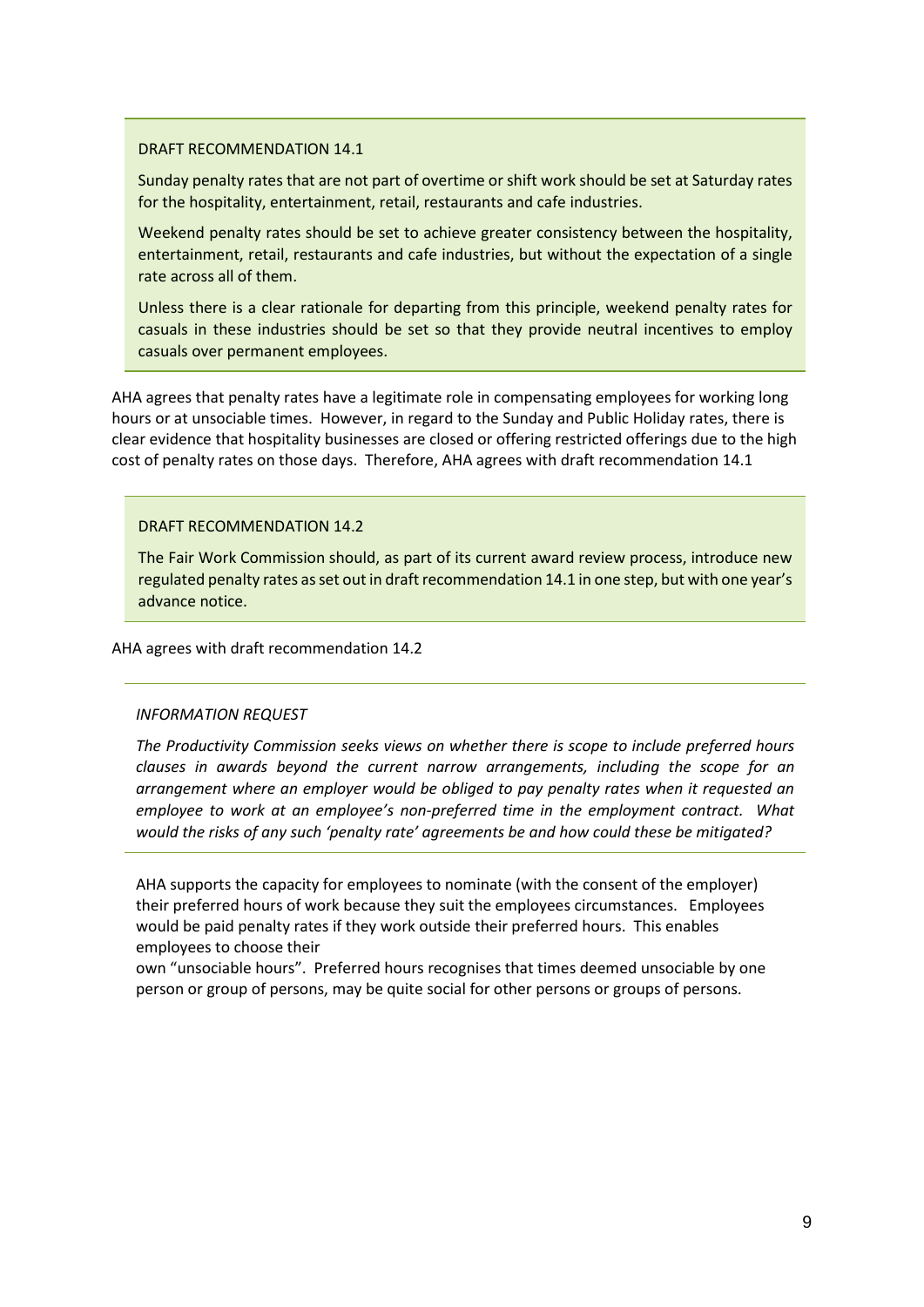### DRAFT RECOMMENDATION 15.1

The Australian Government should amend Division 4 of Part 2-4 of the *Fair Work Act 2009* (Cth) to:

- allow the Fair Work Commission wider discretion to approve an agreement without amendment or undertakings as long as it is satisfied that the employees were not likely to have been placed at a disadvantage because of the unmet requirement.
- extend the scope of this discretion to include any unmet requirements or defects relating to the issuing or content of a notice of employee representational rights.

AHA agrees with draft recommendation 15.1

### DRAFT RECOMMENDATION 15.2

The Australian Government should amend s. 203 of the *Fair Work Act 2009* (Cth) to require enterprise flexibility terms to permit individual flexibility arrangements to deal with all the matters listed in the model flexibility term, along with any additional matters agreed by the parties. Enterprise agreements should not be able to restrict the terms of individual flexibility arrangements.

AHA agrees with draft recommendation 15.2

DRAFT RECOMMENDATION 15.3

The Australian Government should amend s. 186(5) of the *Fair Work Act 2009* (Cth) to allow an enterprise agreement to specify a nominal expiry date that:

- can be up to five years after the day on which the Fair Work Commission approves the agreement, or
- matches the life of a greenfields project. The resulting enterprise agreement could exceed five years, but where so, the business would have to satisfy the Fair Work Commission that the longer period was justified.

AHA agrees with draft recommendation 15.3

## DRAFT RECOMMENDATION 15.4

The Australian Government should amend the *Fair Work Act 2009* (Cth) to replace the better off overall test for approval of enterprise agreements with a new no-disadvantage test. The test against which a new agreement is judged should be applied across a like class (or series of classes) of employees for an enterprise agreement. The Fair Work Commission should provide its members with guidelines on how the new test should be applied.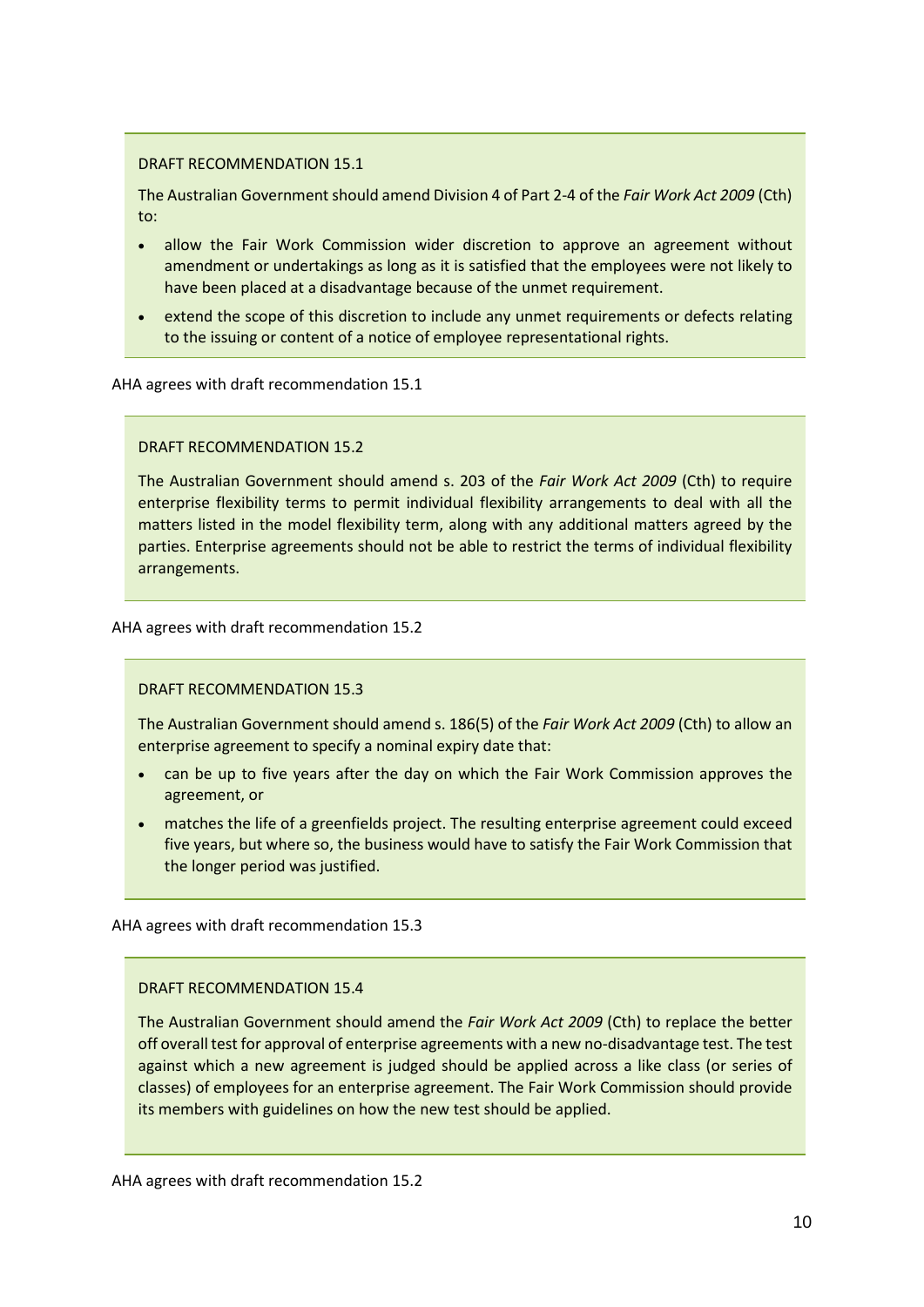### DRAFT RECOMMENDATION 15.5

The Australian Government should amend the *Fair Work Act 2009* (Cth) so that:

- a bargaining notice specifies a reasonable period in which nominations to be a bargaining representative must be submitted
- a person could only be a bargaining representative if they represent a registered trade union with at least one member covered by the proposed agreement, or if they were able to indicate that at least 5 per cent of the employees to be covered by the agreement nominated them as a representative.

AHA agrees with draft recommendation 15.5

#### DRAFT RECOMMENDATION 15.6

The Australian Government should amend the rules around greenfields agreements in the *Fair Work Act 2009* (Cth) so that bargaining representatives for greenfields agreements are subject to the good faith bargaining requirements.

AHA agrees with draft recommendation 15.6

### DRAFT RECOMMENDATION 15.7

The Australian Government should amend the *Fair Work Act 2009* (Cth) so that if an employer and union have not reached a negotiated outcome for a greenfields agreement after three months, the employer may (as illustrated in figure 15.5):

- continue negotiating with the union
- request that the Fair Work Commission undertake 'last offer' arbitration of an outcome by choosing between the last offers made by the employer and the union
- submit the employer's proposed greenfields arrangement for approval with a 12 month nominal expiry date.

Regardless of the agreement-making process chosen by the employer, the ensuing greenfields arrangement must pass the proposed no-disadvantage test.

AHA agrees with draft recommendation 15.7

## DRAFT RECOMMENDATION 16.1

The Australian Government should amend the *Fair Work Act 2009* (Cth) so that the flexibility term in a modern award or enterprise agreement can permit written notice of termination of an individual flexibility arrangement by either party to be a maximum of 1 year. The Act should specify that the default termination notice period should be 13 weeks, but in the negotiation of an agreement, employers and employees could agree to extend this up to the new maximum.

AHA agrees with draft recommendation 16.1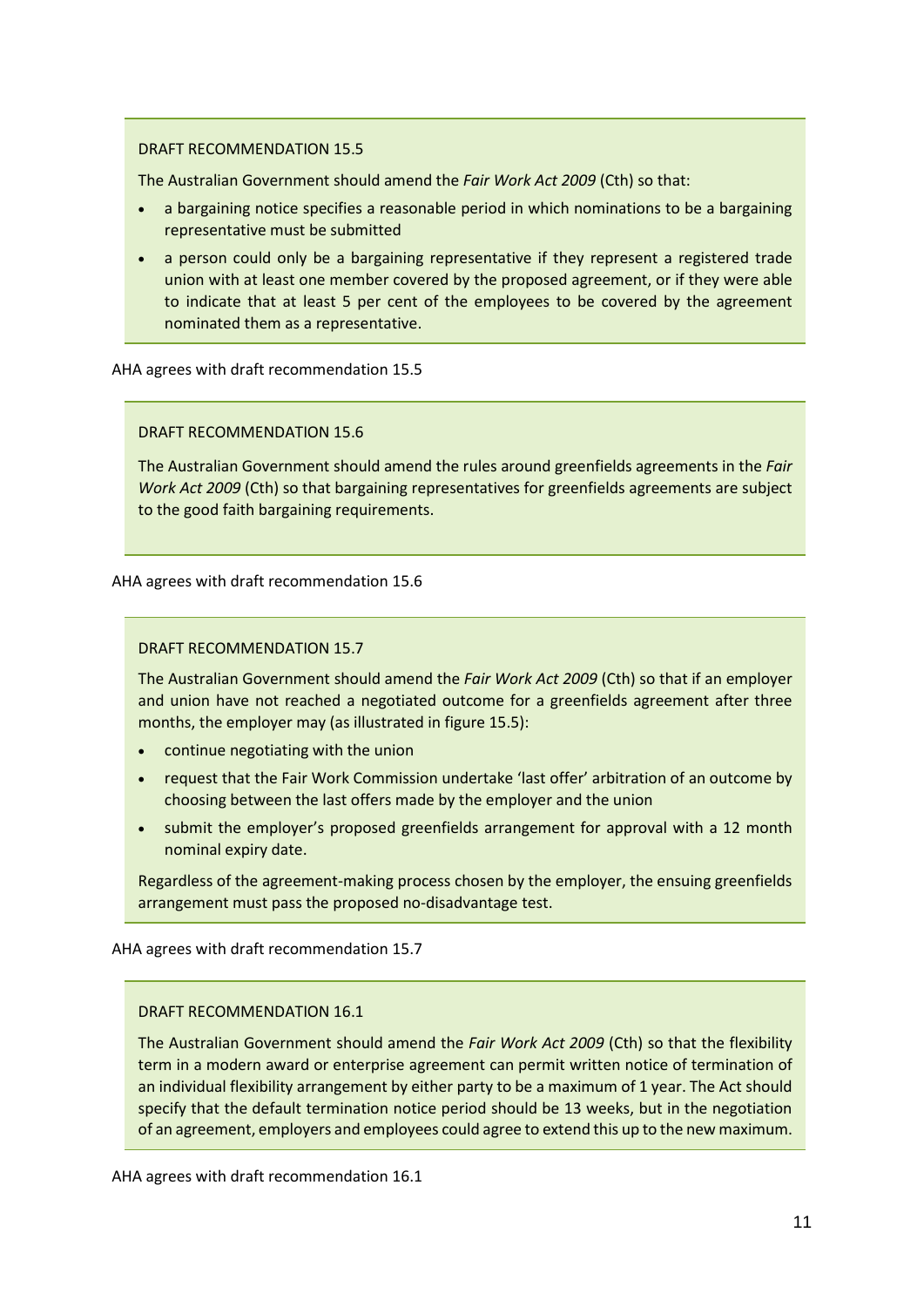### DRAFT RECOMMENDATION 16.2

The Australian Government should amend the *Fair Work Act 2009* (Cth) to introduce a new 'nodisadvantage test' (NDT) to replace the better off overall test for assessment of individual flexibility arrangements. The guidance in implementing the new NDT should also extend to collective agreements (as recommended in draft recommendation 15.4).

To encourage compliance the Fair Work Ombudsman should:

- provide more detailed guidance for employees and employers on the characteristics of an individual flexibility arrangement that satisfies the new NDT, including template arrangements
- examine the feasibility, benefits and costs of upgrading its website to provide a platform to assist employers and employees to assess whether the terms proposed in an individual flexibility arrangement satisfy a NDT.

AHA agrees with draft recommendation 16.2

### *INFORMATION REQUEST*

*What should be the basis for the revised form of the no*-*disadvantage test, including whether, and to what extent past forms of the no*-*disadvantage test provide a suitable model and would be workable within the current legislative framework?*

A No Disadvantage test should be simple and able to be understood. This test should compare the proposed agreement to the underpinning and relevant modern award that covers the employee with the No Disadvantage Test measuring the benefits of the applicable modern award against the proposed agreement to ensure that, overall, the employee is not worse off. The No Disadvantage Test should also enable consideration for non-monetary employee benefits to be taken into account.

#### DRAFT RECOMMENDATION 16.3

The Fair Work Ombudsman should develop an information package on individual flexibility arrangements and distribute it to employers, particularly small businesses, with the objective of increasing employer and employee awareness of individual flexibility arrangements. It should also distribute the package to the proposed Australian Small Business and Family Enterprise Ombudsman, the various state government offices of small business, major industry associations and employee representatives.

AHA agrees with draft recommendation 16.3

## DRAFT RECOMMENDATION 20.1

Terms that restrict the engagement of independent contractors, labour hire and casual workers, or regulate the terms of their engagement, should constitute unlawful terms under the *Fair Work Act 2009* (Cth).

AHA agrees with draft recommendation 20.1